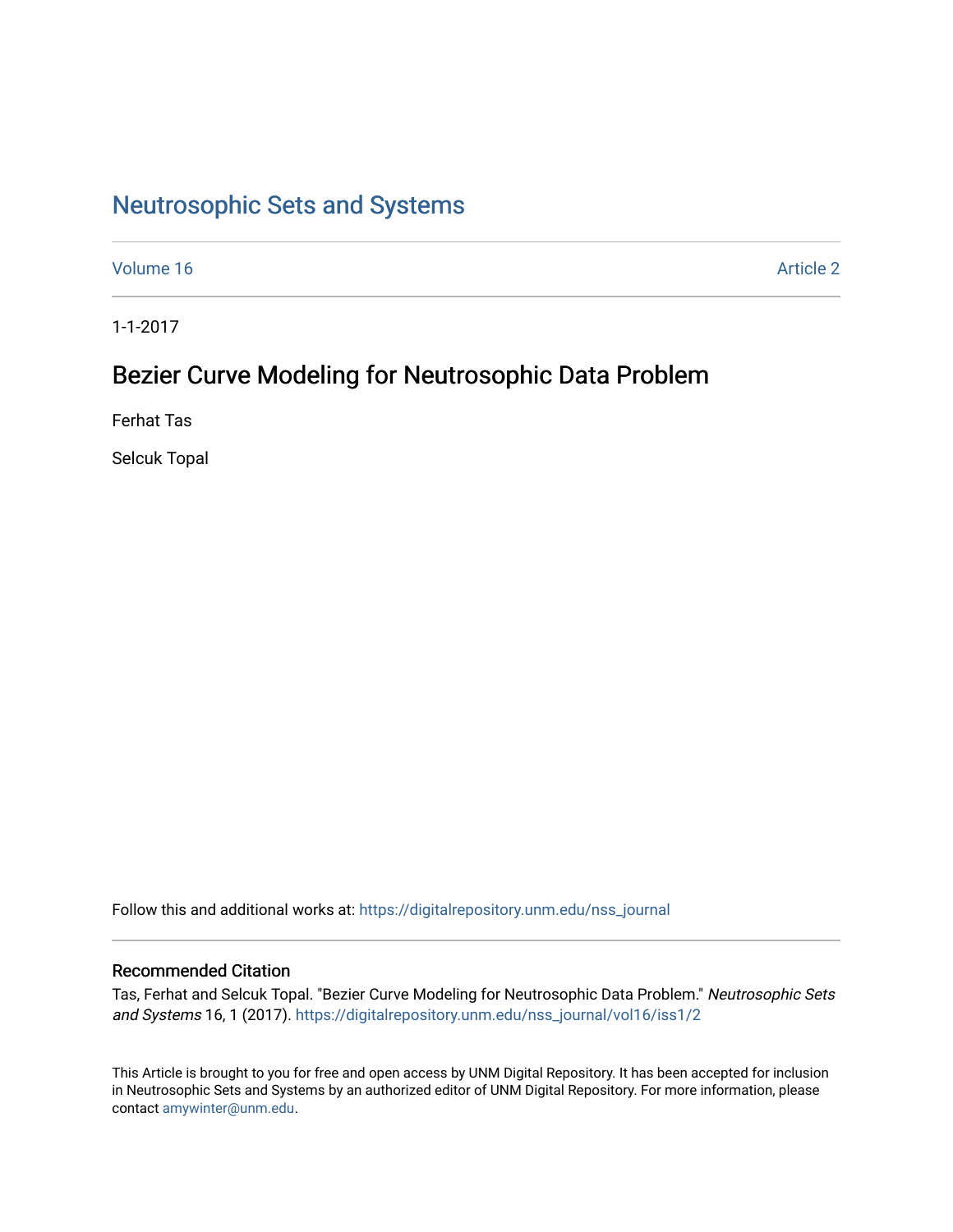

University of New Mexico



## Bèzier Curve Modeling for Neutrosophic Data Problem

Ferhat Taş<sup>1</sup>, Selçuk Topal<sup>2</sup>

<sup>1</sup>Department of Mathematics, Istanbul University, Istanbul, Turkey. E-mail: tasf@istanbul.edu.tr <sup>2</sup>Department of Mathematics, Bitlis Eren University, Bitlis, Turkey. E-mail: s.topal@beu.edu.tr

Abstract: Neutrosophic set concept is defined with membership, non-membership and indeterminacy degrees. This concept is the solution and representation of the problems with various fields. In this paper, a geometric model is introduced for Neutrosophic data prob-

Keywords: Neutrosophic Sets, Neutrosophic Logic, Bèzier Curve

#### 1 Introduction

While today's technologies are rapidly developing, the contribution of mathematics is fundamental and leading the science. In particular, the developments in geometry are not only modeling the mathematics of the objects but also being geometrically modeled in most abstract concepts. What is the use of these abstract concepts in modeling? In the future of science, there will be artificial intelligence. For the development of this technology, many branches of science work together and especially the topics such as logic, data mining, quantum physics, machine learning come to the forefront. Of course, the place where these areas can cooperate is the computer environment. Data can be transferred in various ways. One of them is to transfer the data as a geometric model. The first method that comes to mind in terms of a geometric model is the Bzier technique. Although this method is generally used for curve and surface designs, it is used in many disciplines ranging from the solution of differential equations to robot motion planning.

The embodied state of the adventure of obtaining meaning and mathematical results from uncertainty states (fuzzy) was begun by Zadeh [1]. Fuzzy sets proposed by Zadeh provided a new dimension to the concept of classical sets. Atanassov introduced intuitionistic fuzzy sets dealing with membership and nonmembership degrees [2]. Neutrosophy was proposed by Smarandache as a mathematical application of the concept neutrality [3]. Neutrosophic set concept is defined with membership, nonmembership and indeterminacy degrees. Neutrosophic set concept is separated from intuitionistic fuzzy set by the difference as follow: intuitionistic fuzzy sets are defined by degree of membership and non-membership degree and, uncertainty degrees by the 1- (membership degree plus non-membership degree), while degree of uncertainty are considered independently of the degree of membership and non-membership in neutrosophic sets. Here, membership, non-membership and uncertainty (indeterminacy) degrees can be judged according to the interpretation in the spaces to be used, such as truth and falsity degrees. It depends lem for the first time. This model is based on neutrosophic sets and neutrosophic relations. Neutrosophic control points are defined according to these points, resulting in neutrosophic Bèzier curves.

entirely on subject space (discourse universe). In this sense, the concept of neutrosophic set is the solution and representation of the problems with various fields.

Recently, geometric interpretations of data that uncertain truth were presented by Wahab and friends [4, 5, 6, 7]. They studied geometric models of fuzzy and intuitionistic fuzzy data and gave fuzzy interpolation and Bèzier curve modeling. In this paper, we consider a geometric modeling of neutrosophic data.

#### 2 Preliminaries

In this section, we will first give some fundamental definitions dealing with Bzier curve and Neutrosophic sets (elements). We will then introduce the new definitions needed to form a *Neutrosophic Bezier curve `* .

**Definition 1** *Let*  $P_i$ ,  $(i = 0, 1, 2, ..., n)$ ,  $P_i$  ∈  $E^3$  *be the set of points. A Bezier curve with degree n is defined by ´*

$$
\boldsymbol{B}(t) = B_i^n(t)\boldsymbol{P}_i, t \in [0, 1] \tag{1}
$$

where  $B_i^n(t) = \sum_{i=0}^n {n \choose i} (1-t)^{n-i} t^i$  and  $P_i$  are the Bernstein *polynomial function and the control points, respectively. Notice that there are*  $(n + 1)$ *-control points for a Bèzier curve with degree n. Because* n−*interpolation is done with* (n + 1)*-control points [8, 9, 10, 11].*

**Definition 2** *Let*  $E$  *be a universe and*  $A \subseteq E$ *.*  $N =$  $\{(x, T(x), I(x), F(x)) : x \in A\}$  *is a neutrosophic element where*  $T_p = N \rightarrow [0, 1]$  *(membership function),*  $I_p = N \rightarrow$  $[0, 1]$  *(indeterminacy function) and*  $F_p = N \rightarrow [0, 1]$  *(nonmembership function).*

**Definition 3** *Let*  $A^* = \{(x, T(x), I(x), F(x)) : x \in A\}$  *and*  $B^* = \{(y,T(y),I(y),F(y)) : y \in B\}$  *be neutrosophic elements.*  $NR = \{((x, y), T(x, y), I(x, y), F(x, y)) : (x, y) \in$  $A \times B$  *is a neutrosophic relation on*  $A^*$  *and*  $B^*$ *.*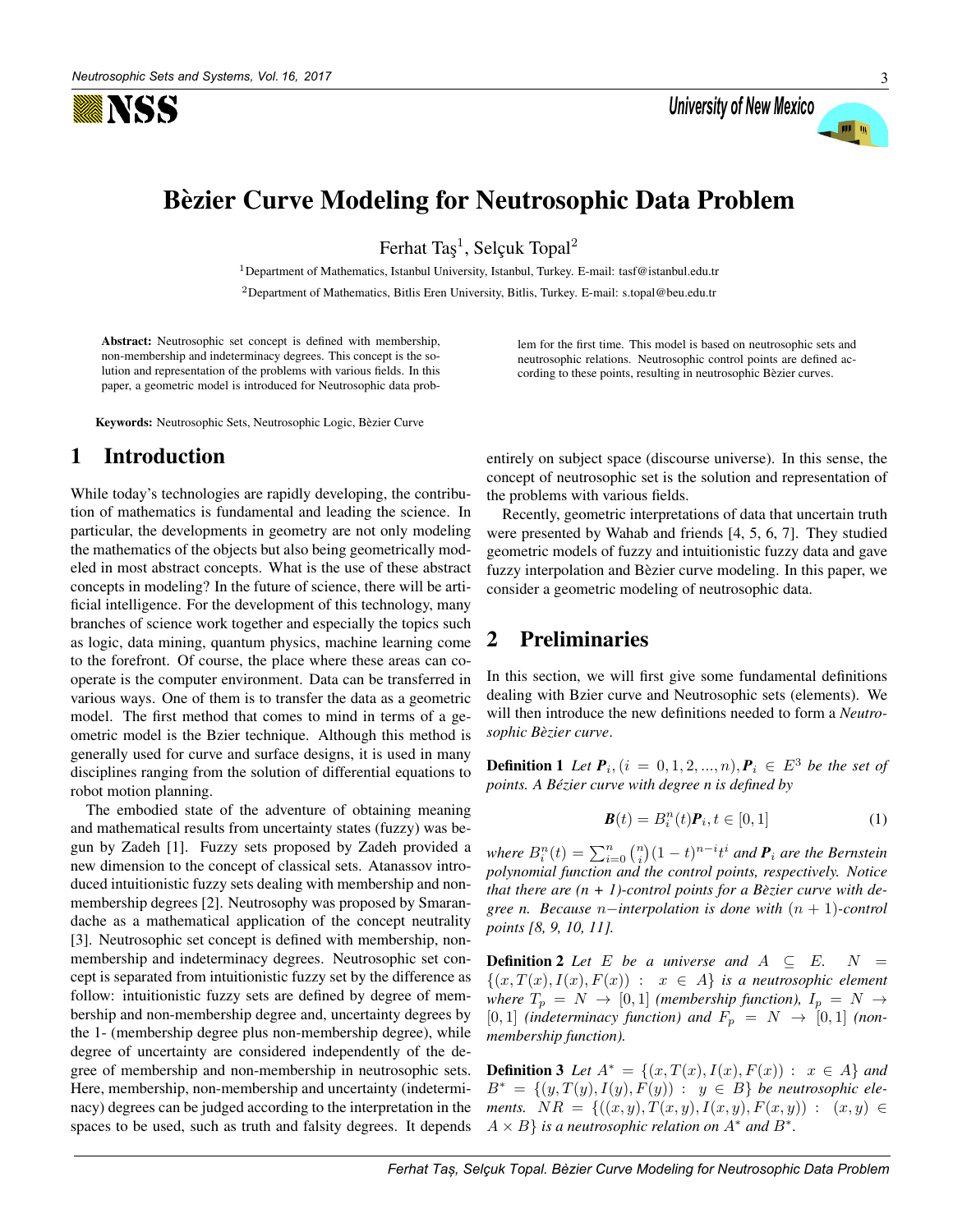### 3 Neutrosophic Bèzier Model

**Definition 4** NS of  $P^*$  in space N is NCP and  $P^* = \{P_i^*\}$ *where*  $i = 0, ..., n$  *is a set of* NCPs where there exists  $T_p = N \rightarrow [0, 1]$  *as membership function,*  $I_p = N \rightarrow [0, 1]$ as indeterminacy function and  $F_p = N \rightarrow [0,1]$  as non*membership function with*

$$
T_p(P^*) = \begin{cases} 0 & \text{if } P_i \notin N \\ a \in (0,1) & \text{if } P_i \in N \\ 1 & \text{if } P_i \in N \end{cases}
$$

$$
F_p(P^*) = \begin{cases} 0 & \text{if } P_i \notin N \\ c \in (0,1) & \text{if } P_i \in N \\ 1 & \text{if } P_i \in N \end{cases}
$$

$$
I_p(P^*) = \begin{cases} 0 & \text{if } P_i \notin N \\ e \in (0,1) & \text{if } P_i \in N \\ 1 & \text{if } P_i^- \in N. \end{cases}
$$

Bèzier Neutrosophic curves are generated based on the control points from one of  $TC = \{(x, y, T(x, y))\}, IC =$  $\{(x, y, I(x, y))\}$  and  $FC = \{(x, y, F(x, y))\}$  sets. Thus, there will be three different neutrosophic Bèzier curve models for a neutrosophic relation and variables x and y. A neutrosophic control point relation can be defined as a set of n+1 points that shows a position and coordinate of a location and is used to described three curve which are denoted by

 $NR_{p_i} = \{NR_{p_0}, NR_{p_1}, ..., NR_{p_n}\}\$ and can be written as  $\{((x_0, y_0), T(x_0, y_0), I(x_0, y_0), F(x_0, y_0))\}$ 

 $, ..., ((x_n, y_n), T(x_n, y_n), I(x_n, y_n), F(x_n, y_n))\}$ 

in order to control the shape of a curve from a neutrosophic data.

Definition 5 *A neutrosophic Bezier curve with degree n is de- ´ fined by*

$$
NB(t) = B_i^n(t)NR_{pi}, t \in [0, 1]
$$
\n(2)

Every set of  $TC = \{(x, y, T(x, y))\}, IC = \{(x, y, I(x, y))\}$ and  $FC = \{(x, y, F(x, y))\}$  determines a Bézier curve. Thus we get three Bézier curves. A Neutrosophic Bézier curve is defined by these three curves. So it is a set of curves just like in its definition.

As an illustrative example, we can consider a neutrosophic data in Table 1. One can see there are three qubic Bézier curves.

### 4 Conclusion and Future Work

Visualization or geometric modeling of data plays an important role in data mining, databases, stock market, economy, and

| Point | Truth degree | Indeterminacy degree | Falsity degree |
|-------|--------------|----------------------|----------------|
| (2,3) | 0.6          | 0.4                  |                |
| 1,3   | 0.5          | 0.6                  | 0.2            |
| (4,6) |              | 0.5                  | 0.3            |
| 3,5   |              |                      |                |

Table 1: A neutrosophic data example



Figure 1: Neutrosophic Bézier curves for data in Table 1.

stochastic processes. In this article, we used the Bézier technique for visualizing neutrosophic data. This model is suitable for statisticians, data scientists, economists and engineers. Furthermore, the differential geometric properties of this model can be investigated as in [8] for classification of neutrosophic data. On the other hand, transforming the images of objects into neutrosophic data is an important problem [12]. In our model, the curve and the data can be transformed into each other by the blossoming method, which can be used in neutrosophic image processing. This and similar applications can be studied in the future.

#### References

- [1] Zadeh, L. A. (1965). Fuzzy sets. Information and control, 8(3), 338-353.
- [2] Atanassov, K. T. (1986). Intuitionistic fuzzy sets. Fuzzy sets and Systems, 20(1), 87-96.
- [3] Smarandache, F. (2005). A Unifying Field in Logics: Neutrosophic Logic. Neutrosophy, Neutrosophic Set, Neutrosophic Probability: Neutrosophic Logic. Neutrosophy, Neutrosophic Set, Neutrosophic Probability. Infinite Study.
- [4] Wahab, A.F., Ali, J.M., Majid, A.A. and Tap, A.O.M., (2004), July. Fuzzy set in geometric modeling. In Computer Graphics, Imaging and Visual-